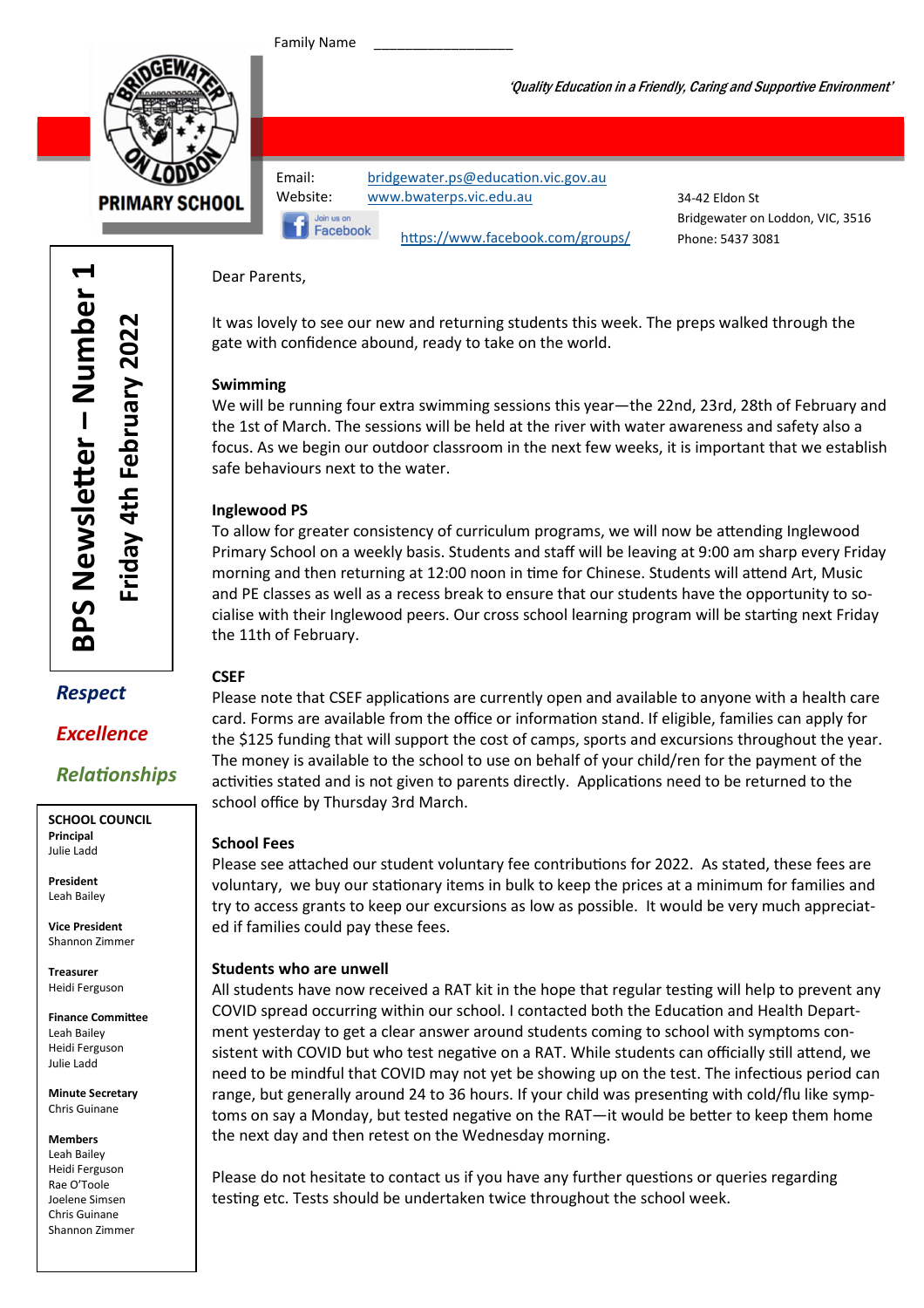#### **Updated information**

Please ensure that all family information has been updated if there have been any changes. This includes addresses, mobile phone numbers, emails, occupation etc.

Medical plans need to be updated annually to please ensure that staff have a copy so that we can keep abreast of your child's needs.

#### **Student vaccinations**

It's been really fantastic to see such excitement around the return to school and we want to keep it that way. A crucial part of that is getting as many students vaccinated as possible.

Alongside ventilation and other vital COVIDSafe steps such as regular rapid antigen testing, supporting as many students as possible to be vaccinated will help make our school as safe as possible.

Bookings for children aged 5 to 11 to receive the paediatric Pfizer vaccine are open and we encourage parents and carers to get your child vaccinated, if you haven't already done so. The Pfizer vaccine is safe and recommended for children. The vaccine will help protect your child from getting sick from COVID-19, help to reduce the spread of COVID-19, and help ensure kids can have more time at school and playing with their friends.

Vaccinations for children aged 5-11 years old are delivered at 2 appointments, 8 weeks apart. Children with specific medical vulnerabilities can access their second dose 3 weeks after their first dose.

#### To book an appointment:

You can book at your local GP or pharmacy: https://covid-vaccine.healthdirect.gov.au/booking

You can also book at a family-friendly vaccination centre by calling the Coronavirus Hotline on 1800 675 398.

You can also make vaccination centre bookings for your children online, though you will need to use an email address that has not been used in the system before: https://portal.cvms.vic.gov.au/

#### Helping children to get their vaccination

Vaccination centres understand that children may feel anxious about vaccination or have other support needs. A range of options are available to help children get vaccinated. Please discuss your child's needs with the vaccination centre when you book an appointment.

Appointments are also available at Aboriginal Controlled Community Health Organisations.

Find out more about vaccination for kids: https://www.coronavirus.vic.gov.au/vaccination-information-childrenand-teenagers

Have a terrific weekend and we will see you all on Monday.

Julie Ladd Principal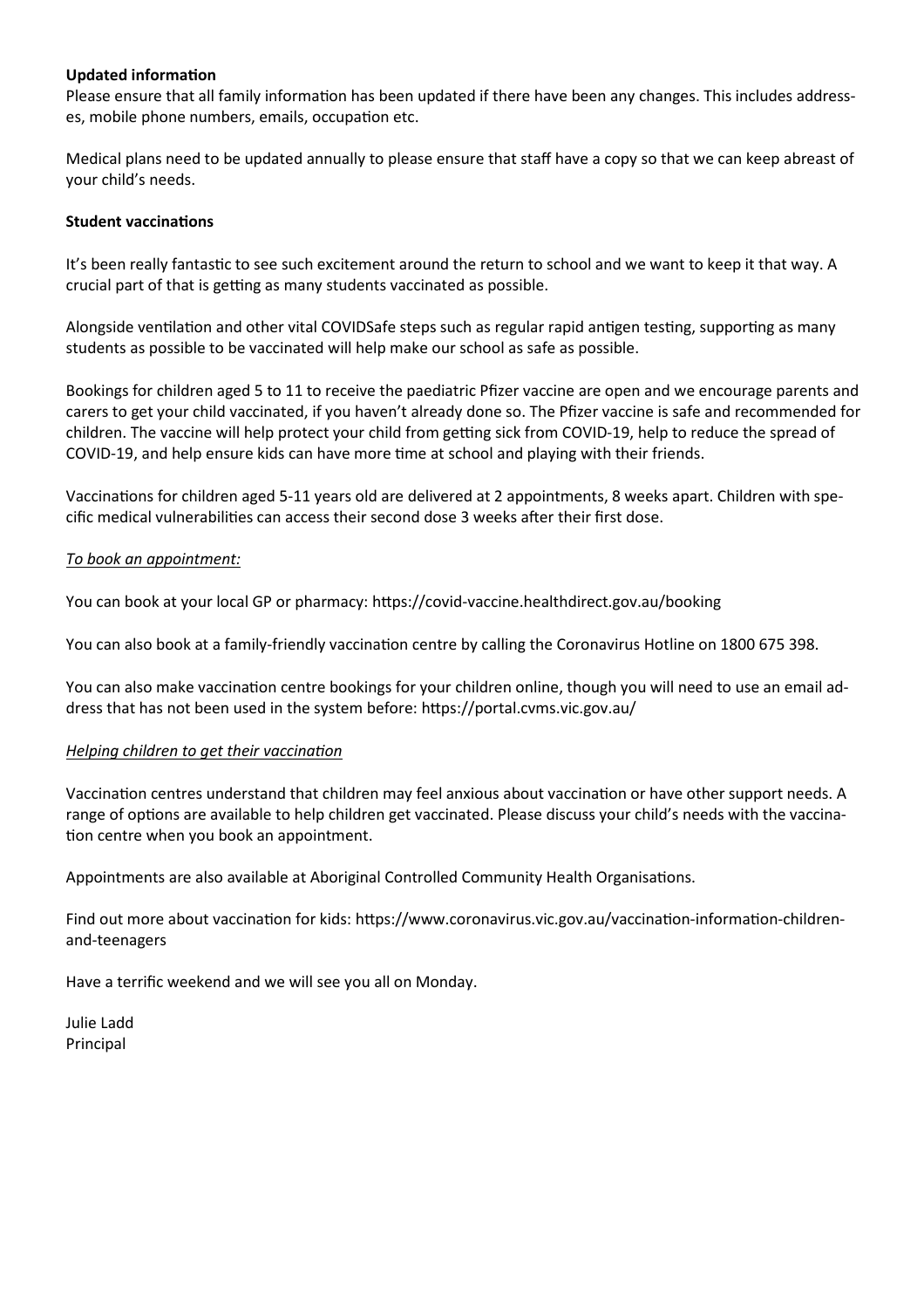#### Lunch Orders

A reminder that orders must be either handed in to school on a Thursday morning, or alternatively, dropped off at the bakery in person by close of business the day before.

### Student Awards—Classroom Award

The classroom awards recognise students who are demonstrating skills that are in line with our school values, Respect, Excellence and Relationships.

Please note that this award will be presented at our next assembly. Assemblies will take place every second Friday afternoon at 3:10 pm at the front of the school and are due to start again on the 25th of February. All parents are encouraged and welcome to attend if vaccinated.

| <b>Student</b>              | Reason                                                           |
|-----------------------------|------------------------------------------------------------------|
| Angus and Isaac<br>Ferguson | For their care of the chickens and lawn over the holiday period. |

| Term 1 Week 2                   | Week 3                          | Week 4                            | Week 5                          |
|---------------------------------|---------------------------------|-----------------------------------|---------------------------------|
| <b>Monday 7th</b>               | Monday 14th                     | <b>Monday 21st</b>                | Monday 28th                     |
| <b>Breakfast Club</b>           | <b>Breakfast</b>                | <b>Breakfast Club</b>             | <b>Breakfast Club</b>           |
|                                 |                                 | <b>River Swimming Lesson</b>      | <b>River Swimming Lesson</b>    |
| <b>Wednesday 9th</b>            | Wednesday 16th                  |                                   |                                 |
| Prep rest day                   | Prep rest day                   | <b>Tuesday 22nd</b>               | <b>March</b>                    |
|                                 |                                 | <b>River Swimming Lesson</b>      | Tuesday 1st                     |
| <b>Friday 11st</b>              | Thursday 17th                   |                                   | <b>River Swimming Lesson</b>    |
| <b>Inglewood Extension 9-12</b> | <b>MARC Van</b>                 | <b>Wednesday 23rd</b>             |                                 |
|                                 |                                 | Prep rest day                     | <b>Wednesday 2nd</b>            |
|                                 | Friday 18th                     |                                   | <b>Lunch Club</b>               |
|                                 | <b>Inglewood Extension 9-12</b> | <b>Friday 25th</b>                |                                 |
|                                 |                                 | <b>Inglewood Extension 9-12</b>   | <b>Thursday 3rd</b>             |
|                                 |                                 | <b>Assembly 3:10 pm (front of</b> | <b>MARC</b>                     |
|                                 |                                 | school)                           |                                 |
|                                 |                                 |                                   | Friday 4th                      |
|                                 |                                 |                                   | <b>Inglewood Extension 9-12</b> |
|                                 |                                 |                                   |                                 |
|                                 |                                 |                                   |                                 |

# No Birthdays this newsletter



EFT DETAILS BSB 633-000 YOU MUST MAKE SURE A/C 132448242 YOUR FAMILY SURNAME IS INCLUDED AS THE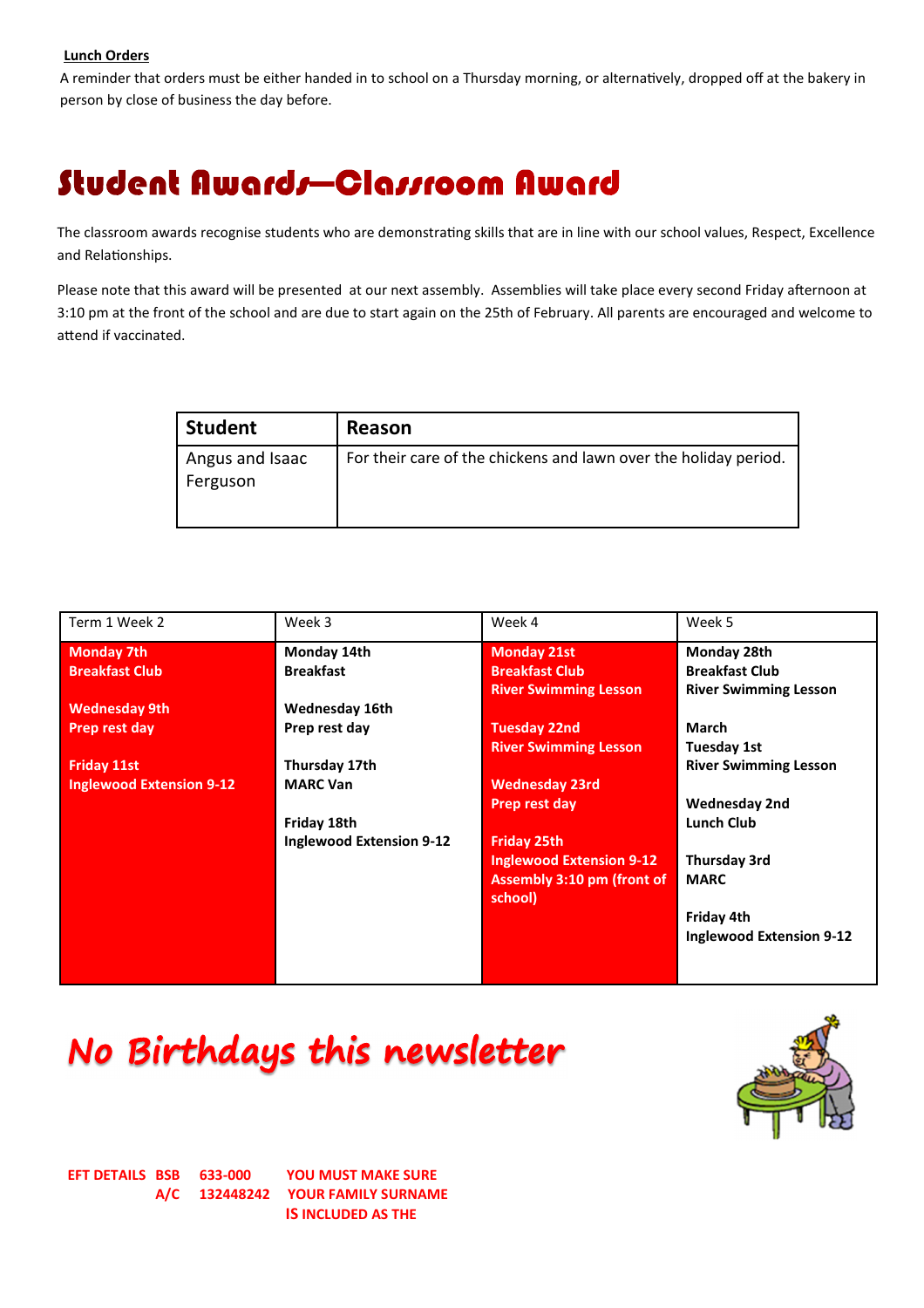**INFORMATION FOR CUSTOMERS** 

# **Australian Government Mobile Service Centre**

## **Serving Regional Australia**

Visit the Mobile Service Centre to find out about Australian Government payments and services for rural families, older Australians, students, job seekers, people with disability, carers, farmers and self-employed people.

Information about Department of Veterans' Affairs programs and support services for veterans and their families will also be available.

Staff can provide you with information and support. They can also help you create a myGov account. myGov is a simple and secure way to access government services online.

# Thursday, 3 March 2022

9 am to 3 pm

Mobile Library Site, Lyndhurst Street

**BRIDGEWATER** 

For more information, go to servicesaustralia.gov.au/mobileoffice







servicesaustralia.gov.au/mobileoffice